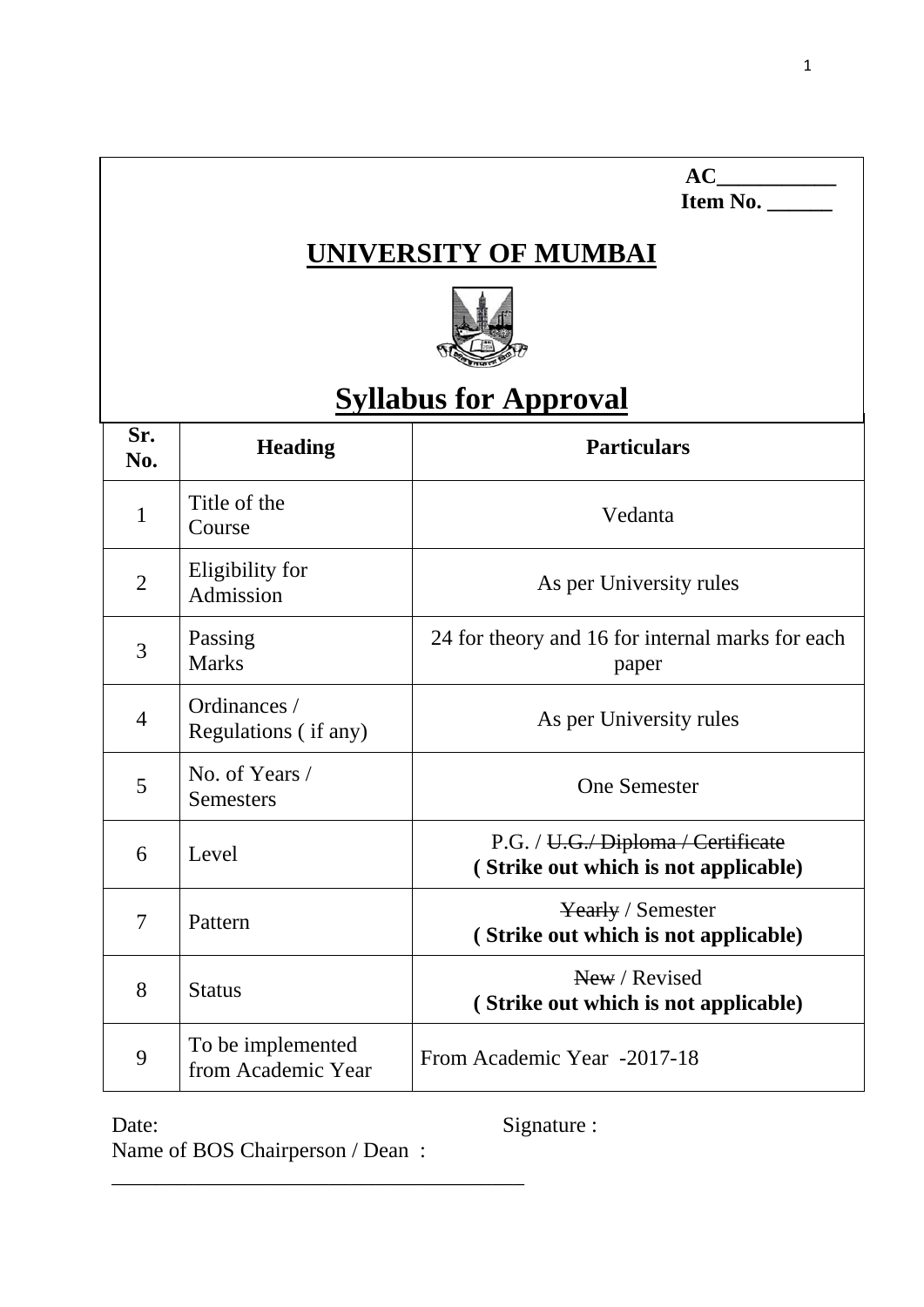# **UNIVERSITY OF MUMBAI**



# **<u>Essentials Elements of the Syllabus</u>**

This course is one of the electives offered for M.A. part II Sem 3. Course

| 1              | Title of the Course              | Vedanta                                      |  |
|----------------|----------------------------------|----------------------------------------------|--|
| $\overline{2}$ | <b>Course Code</b>               | <b>UDSKVDNT</b>                              |  |
| 3              | Preamble / Scope                 | Enclosed                                     |  |
| $\overline{4}$ | Objective of Course              | Enclosed                                     |  |
| 5              | Eligibility                      | As per University rules                      |  |
| 6              | <b>Fee Structure</b>             | As per University rules                      |  |
| 7              | No. of Lectures                  | As per University rules                      |  |
| 8              | No. of Practical                 | <b>NA</b>                                    |  |
| 9              | Duration of the Course           | <b>One Semester</b>                          |  |
| 10             | Notional hours                   | Efforts of the Students in hrs to assimilate |  |
|                |                                  | the unit                                     |  |
| 11             | No. of Students per Batch        | As per University rules                      |  |
| 12             | Selection                        | As per University rules                      |  |
| 13             | Assessment                       | As per University rules                      |  |
| 14             | <b>Syllabus Details</b>          | enclosed                                     |  |
| 15             | Title of the Unit                | enclosed                                     |  |
| 16             | Title of the Sub-Unit            | enclosed                                     |  |
| 17             | Semester wise Theory             | enclosed                                     |  |
| 18             | Semester wise List of            | <b>NA</b>                                    |  |
|                | Practical                        |                                              |  |
| 19             | <b>Question Paper Pattern</b>    | enclosed                                     |  |
| 20             | Pattern of Practical Exam        | <b>NA</b>                                    |  |
| 21             | Scheme of Evaluation of          |                                              |  |
|                | Project / Internship             | As per University rules                      |  |
| 22             | <b>List of Suggested Reading</b> | enclosed                                     |  |
| 23             | <b>List of Websites</b>          | <b>NA</b>                                    |  |
| 24             | List of You-Tube Videos          | <b>NA</b>                                    |  |
| 25             | List of MOOCs                    | <b>NA</b>                                    |  |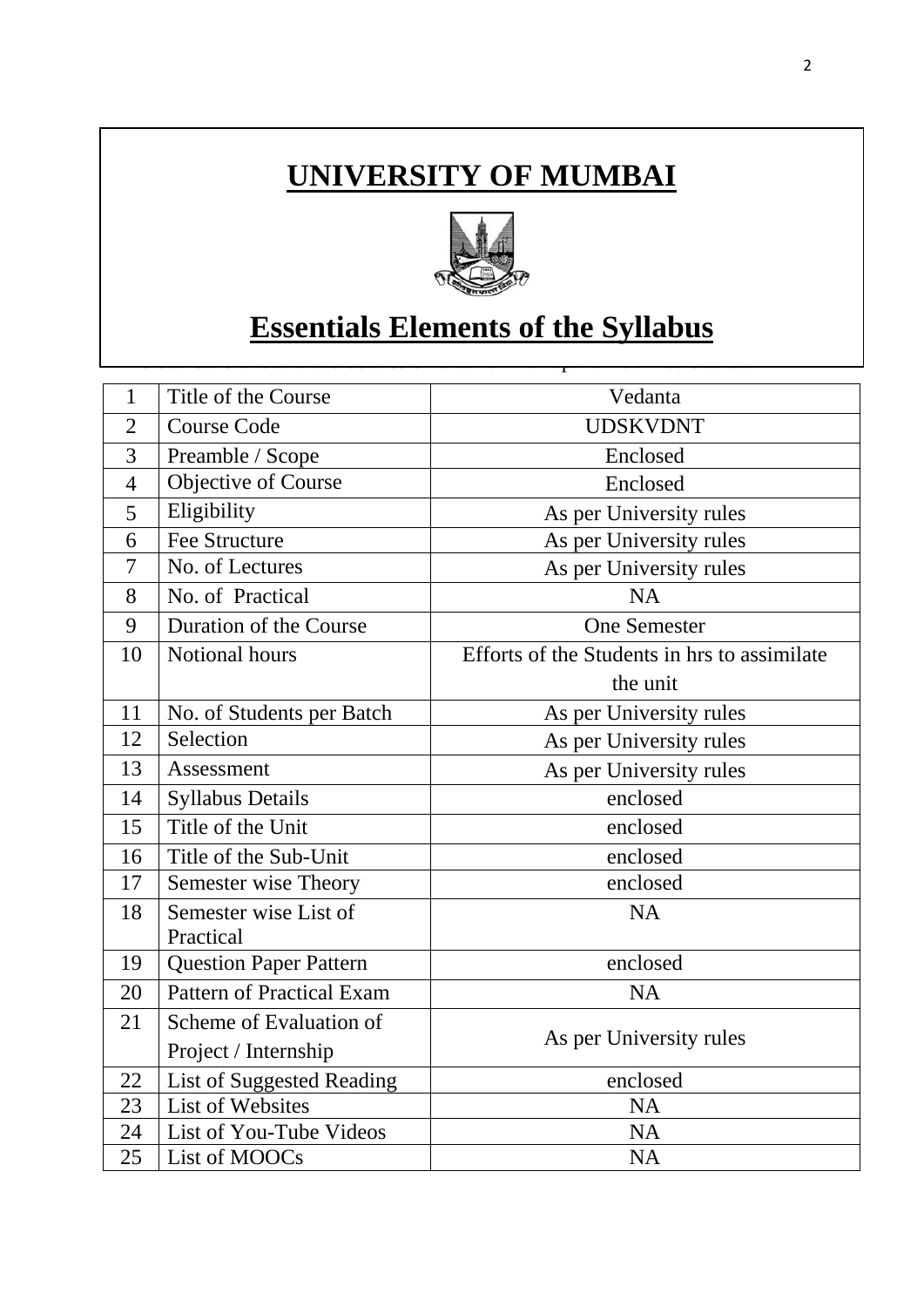### **Preamble and Objectives:**

This course is one of the electives offered for M.A. part II Sem 3. Course encompasses various dimensions of Vedanta philosophy. Different schools of Vedanta are assigned in the syllabus. Selections of Sanskrit commentaries over *Brahmasutras* are included in the course. It also comprises Western Philosophy for getting understanding of comparative approach of research.

Course aims to give comprehensive understanding as well as in depth knowledge of Vedanta tradition. Textual understanding of Vedanta philosophy is also an objective of this elective.

### **Paper I: Kevaladvaita**

| Unit I: Adhyasabhashya and Chatuhsutri               | $(2 \text{ Credits})$ $(30)$ |
|------------------------------------------------------|------------------------------|
| Unit II: Selected Sutras Shankarabhashya 1.1 and 2.2 | $(2 \text{ Credits})$ (30)   |

**Assignment** on Post Shankara Advaita text

#### **Paper II: Vishishtadvaita**

| Unit I: History of Shri Vaishnavism                 | $(1$ Credit $)(15)$    |
|-----------------------------------------------------|------------------------|
| Unit II: Laghupurvapaksha and Laghusiddhanta Paksha | $(2$ Credits) $(30)$   |
| Unit III: Refutation of Maya                        | $(1$ Credit $)$ $(15)$ |

**Assignment** on Vaishnava philosophy other than syllabus

#### **Paper III: Dvaita and Dvaitadvaita**

| Unit I: History of Dvaita Vedanta  | $(1$ Credit $)(15)$  |
|------------------------------------|----------------------|
| Unit II: Madhvabhashya (3.1 and 3) | $(2$ Credits) $(30)$ |
| Unit III: Fundamentals of Nimbarka | $(1$ Credit $)(15)$  |

**Assignment** on Nimbarka bhashya on Brahmasutras

#### **Paper IV: Shuddhadvaita**

| Unit I: History of Bhakti             | $(1$ Credit $)$ $(15)$ |
|---------------------------------------|------------------------|
| Unit II: Vallabhabhashya (4.1 and 2)  | $(2$ Credits) $(30)$   |
| Unit III: Pushtipravahamaryadabhedah  | $(1$ Credit $)(15)$    |
| (Prakarana grantha of Vallabhacharya) |                        |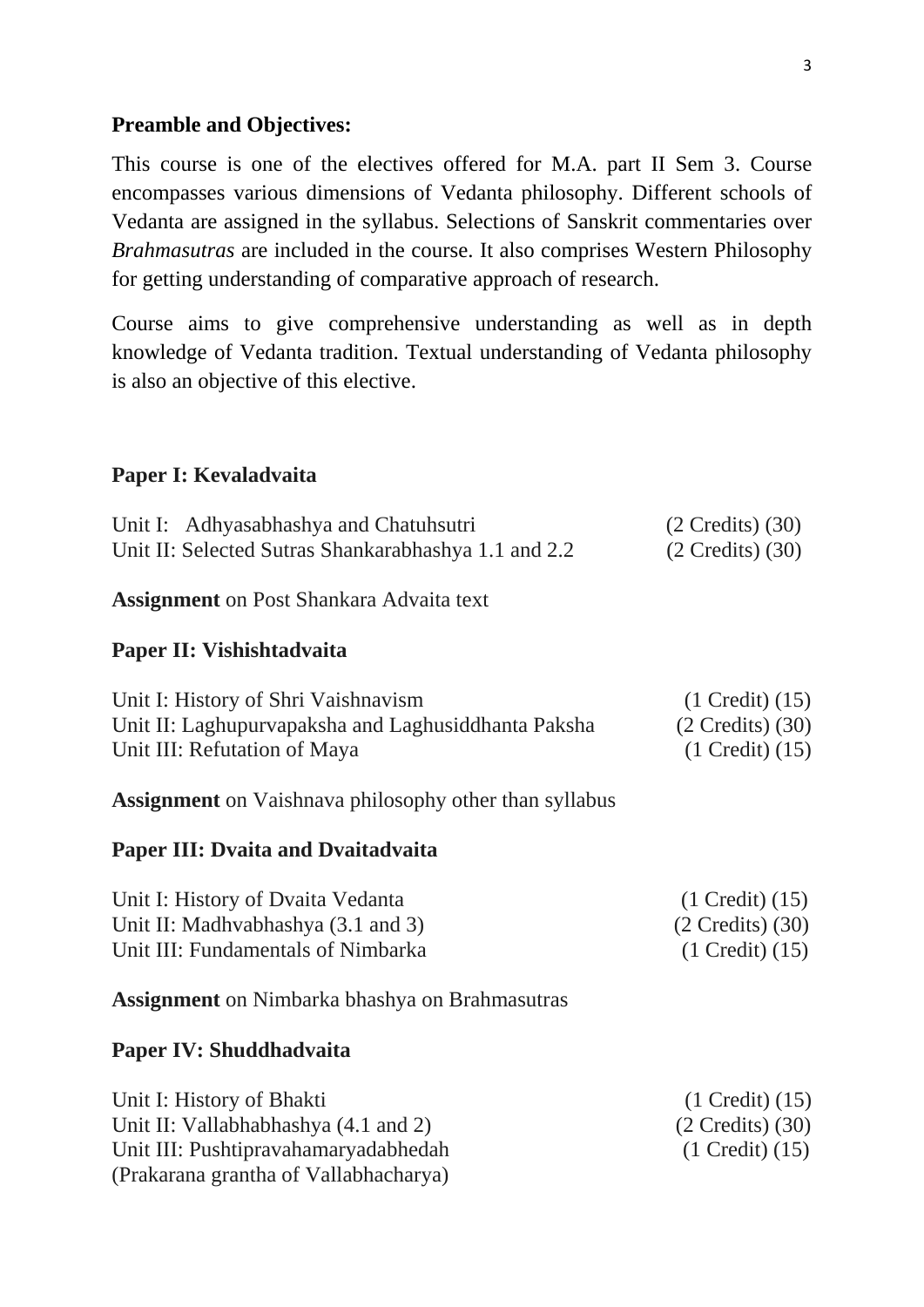## **Assignment** on stotra literature

## **Paper V: Vedanta and Western Philosophy**

| Unit I: Thales, Plato, Aristotle, Kant, Hegel<br>Unit II: Gaudapadakarika – Selected Karikas | $(2$ Credits $)$ $(30)$<br>$(2$ Credits $)$ $(30)$ |
|----------------------------------------------------------------------------------------------|----------------------------------------------------|
| <b>Assignment</b> on Modern Vedanta                                                          |                                                    |
| <b>Paper Pattern:</b>                                                                        |                                                    |
| Paper I: Kevaladvaita                                                                        |                                                    |
| Unit I: Essay type question $(2 \text{ out of } 3)$                                          | 30                                                 |
| Unit II: Write paragraphs $(3 \text{ out of } 4)$                                            | 30                                                 |
| Paper II: Vishishtadvaita                                                                    |                                                    |
| Unit I: essay type question $(1 \text{ out of } 2)$                                          | 15                                                 |
| Unit II: Write paragraphs (3 out of 4)                                                       | 30                                                 |
| Unit III: Write paragraphs (2 out of 3)                                                      | 15                                                 |
| <b>Paper III: Dvaita and Dvaitadvaita</b>                                                    |                                                    |
| Unit I: essay type question $(1 \text{ out of } 2)$                                          | 15                                                 |
| Unit II: Write paragraphs (3 out of 4)                                                       | 30                                                 |
| Unit III: Write paragraphs (1 out of 2)                                                      | 15                                                 |
| Paper IV: Shuddhadvaita                                                                      |                                                    |
| Unit I: essay type question $(1 \text{ out of } 2)$                                          | 15                                                 |
| Unit II: Write paragraphs (3 out of 4)                                                       | 30                                                 |
| Unit III: Write paragraphs (2 out of 3)                                                      | 15                                                 |
| <b>Paper V: Vedanta and Western Philosophy</b>                                               |                                                    |
| Unit I: Write paragraphs (3 out of 4)                                                        | 30                                                 |
| Unit II: Write paragraphs (3 out of 4)                                                       | 30                                                 |

## **Select Bibliography**:

- 1. History of Indian Philosophy, Volumes I and II- S. Radhakrishnan
- 2. History of Western Philosophy- Y. Masthead
- 3. History of Dvaita Philosophy- B. N. K. Sharma
- 4. Bhakti and Bhakti movement- Krishna Sharma